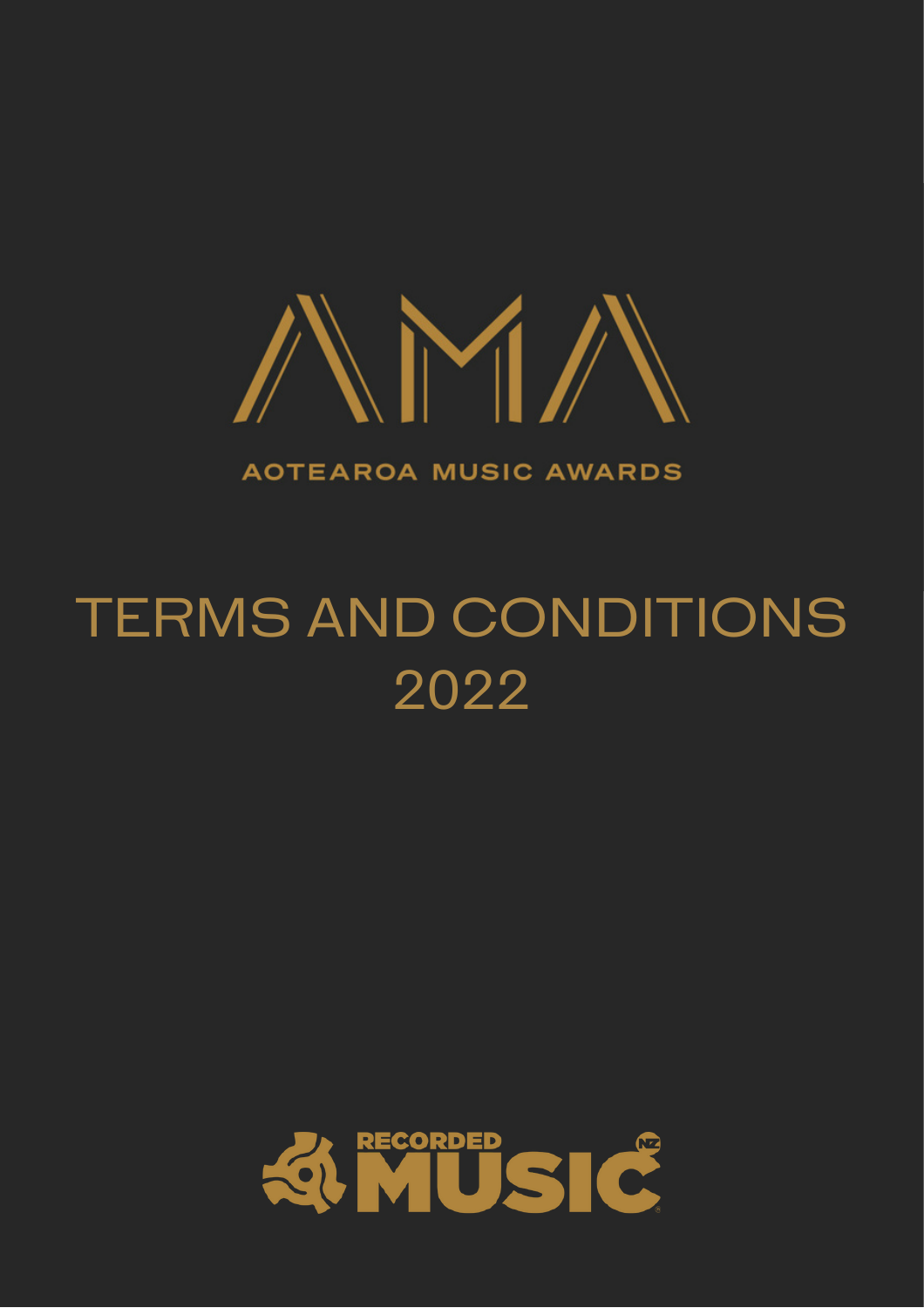# **CONTENTS**

| 5. Personal Information, Photographs and Recordings7 |  |
|------------------------------------------------------|--|
|                                                      |  |
|                                                      |  |
|                                                      |  |
|                                                      |  |
|                                                      |  |
|                                                      |  |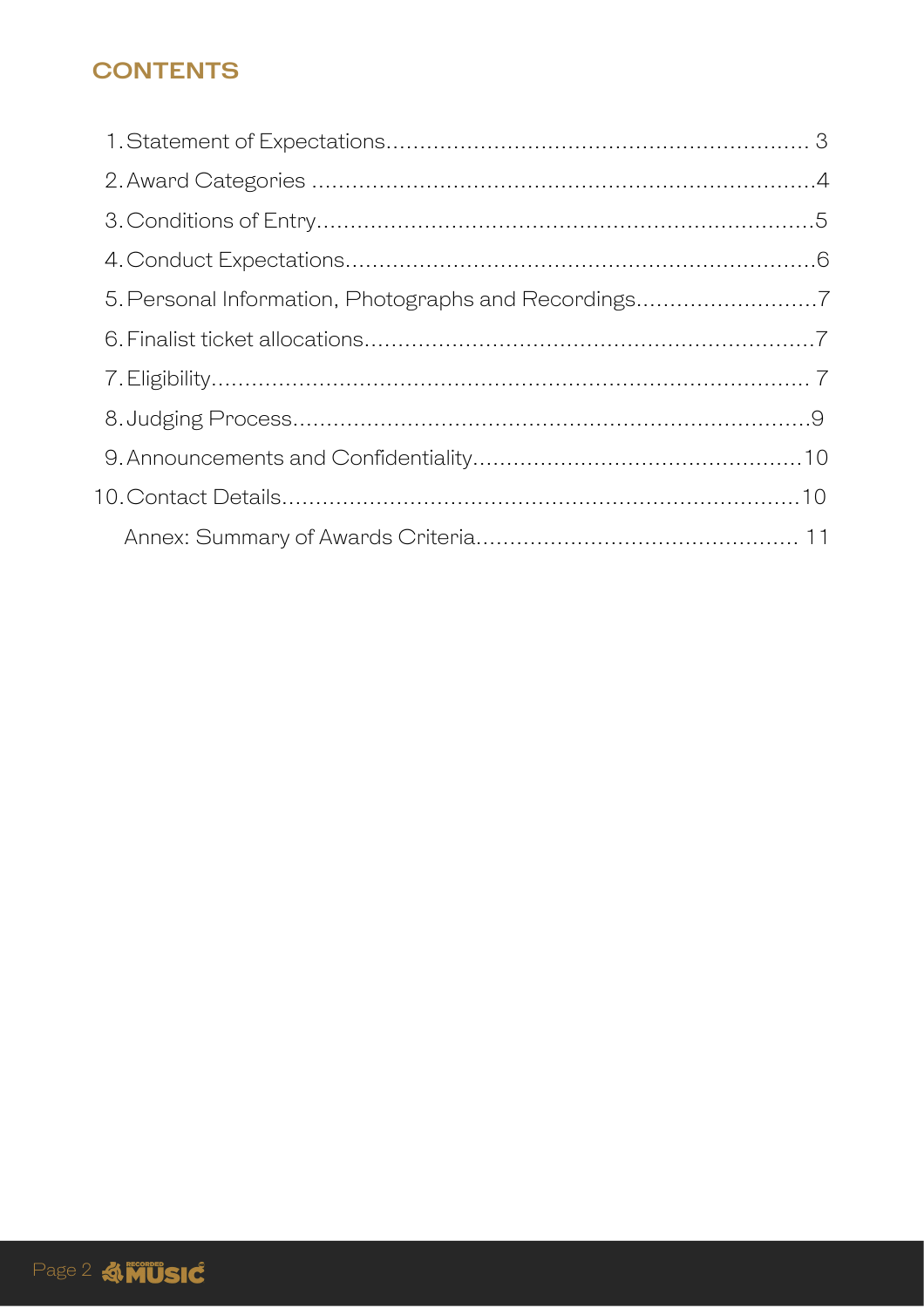# **1: STATEMENT OF EXPECTATIONS**

The Aotearoa Music Awards ("AMA") is a celebration of artists and those behind the scenes in the recorded music industry in Aotearoa. As host and kaitiaki of the AMA, Recorded Music NZ is committed to fostering a safe, respectful and inclusive environment for everyone involved.

The AMA is a team effort and everyone has a part to play in creating a positive environment. Recorded Music NZ expects and requires everyone involved with AMA to respect others, act lawfully and with integrity and to act safely and responsibly. These expectations apply to our partners and their contractors, sponsors, award nominees, persons nominating, judges, award winners and others involved in the lead-up to the event, at the event itself, and in any interactions after the event.

Specifically we expect and require everyone involved with AMA:

- to treat everyone fairly and with respect;
- to behave in a professional and courteous manner at all times;
- not to engage in, encourage, or condone any form of discrimination, harassment or bullying;
- not to engage in, encourage or condone any form of sexual harassment;
- if in a position of power or influence, to be mindful of that and take extra care not to take advantage of an imbalance of power;
- to be especially mindful of language and behaviour when in the presence of minors;
- to operate within the law at all times;
- to act safely and responsibly including as to alcohol consumption; and
- to act with integrity and be honest in all dealings.

In particular, AMA award winners receive the honour of holding a Tūī and the title of AMA award winner, and as such will be expected to uphold and maintain high standards of conduct.

In order to safeguard the integrity of AMA and the Tūī awards, and the reputation of AMA, our organisation and our wider music whānau, Recorded Music NZ reserves the right, in its absolute discretion, to take reasonable and appropriate action to uphold these expectations.

In the spirit of open communication and constant improvement, we encourage people to speak up if they wish to raise any issue, concern or complaint in relation to this Statement of Expectations. You can do this by email to any of the following people:

- Sarah Owen, Kaiwhakahaere o Ngā Tohu Puoro o Aotearoa: sarah@recordedmusic.co.nz
- Jo Oliver, CEO Recorded Music NZ: [jo@recordedmusic.co.nz](mailto:jo@recordedmusic.co.nz)

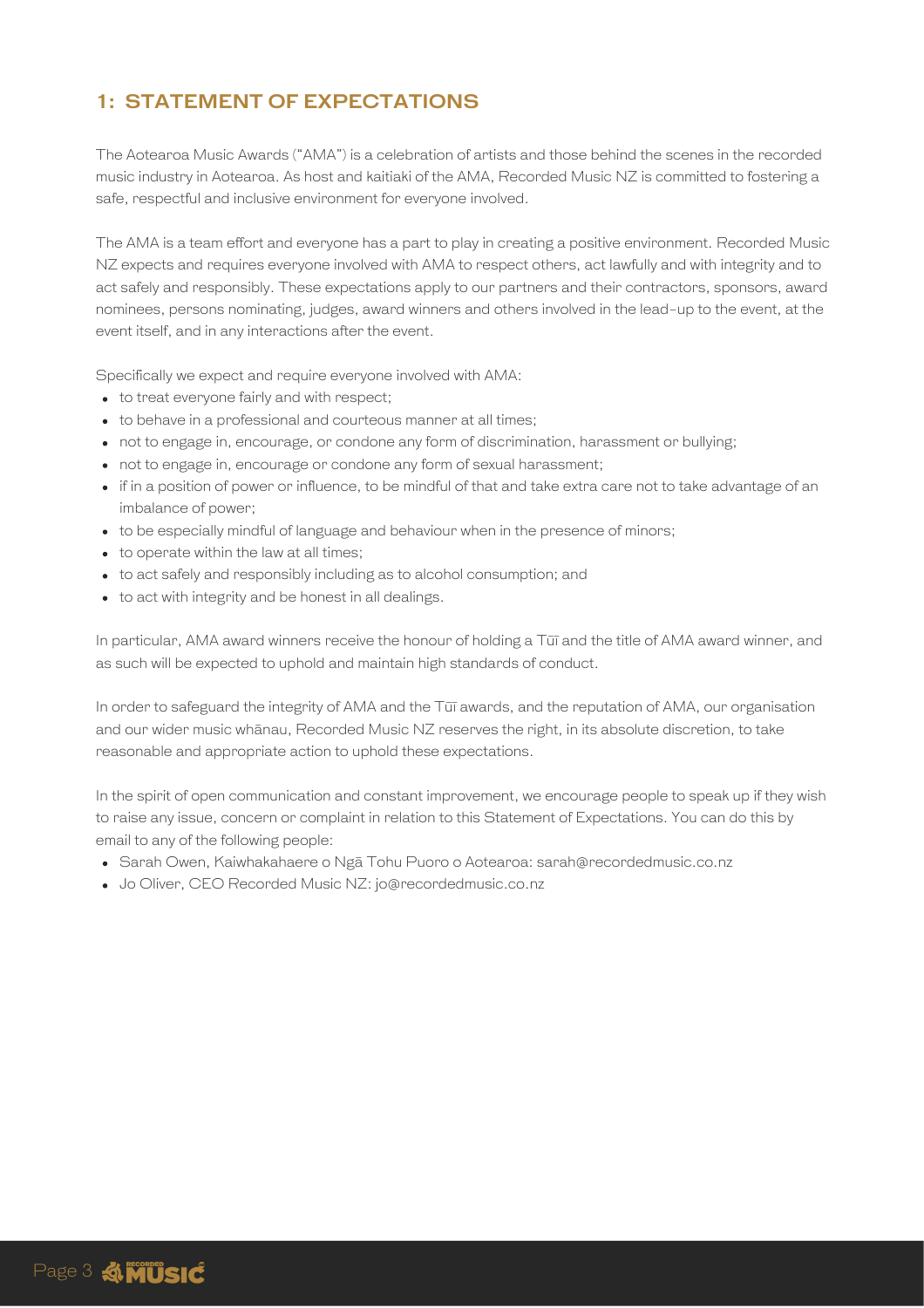# **2: AWARD CATEGORIES** 1

#### *AMA Awards*

2.1These awards are administered by Recorded Music NZ according to these Terms and Conditions.

Awards for which nominations will be accepted:

- 1. Te Pukaemi o te Tau | Album of The Year
- 2. Le Waiata Tōtahi o te Tau | Single of the Year
- 3. Te Roopu Toa | Best Group
- 4. Te Kaipuoro Takitahi Toa | Best Solo Artist
- 5. Te Kaituhura Puoro Toa o te Tau | Breakthrough Artist of the Year
- 6. Te Kaipuoro Māori Toa | Best Māori Artist
- 7. Mana Reo
- 8. Te Kaipuoro Rakapioi Toa | Best Rock Artist\*
- 9. Te Kaipuoro Arotini Toa | Best Pop Artist\* I
- 10. Te Kaipuoro Manohi Toa | Best Alternative Artist\*
- 11. Te Kaipuoro Awe Toa | Best Soul/RnB Artist\*
- 12. Te Kaipuoro Hipihope Toa | Best Hip Hop Artist\*
- 13. Te Kaipuoro Taketake Toa | Best Roots Artist\*
- Te Kaipuoro Tāhiko Toa | Best Electronic Artist\* 14.
- Te Kaipuoro Tuawhenua Toa | Best Country Music Artist\* 15.
- 16. Te Kaipuoro Inamata Toa | Best Classical Artist\*
- 17. Te Toi Ataata Pukaemi Toa | Best Album Artwork\*\*
- 18. Te Kaiwhakaputa Toa | Best Producer\*\*
- 19. Te Kaipukaha Toa | Best Engineer\*\*
- 20.Te Kiko Puoro Ataata Toa | Best Video Content\*\*

Nominations not required – awarded at discretion of Recorded Music NZ Board\*\*\* 21. Tohu Tutuki o te Ao | International Achievement

22.Te Whare Taonga Puoro o Aotearoa | NZ Music Hall of Fame

Additional categories (determined by data, nominations not accepted) $\wedge$ 23.Highest Selling NZ Artist 24.Radio Airplay of the Year

2.2 For all awards other than 21 to 24, Recorded Music NZ intends to announce finalists in September.

#### *Awards not covered by these terms and conditions*

2.3 The following awards are administered by Recorded Music NZ but governed by separate terms and conditions:

Te Kaipuoro Taketake Toa | Best Folk Artist - presented at the Auckland Folk Festival

Te Kaipuoro Tautito Toa | Best Jazz Artist - presented at the Wellington Jazz Festival

Te Pukaemi Toa o Te Moana Nui a Kiwa | Best Pacific Music Album - presented at the Pacific Music Awards

Te Kaipuoro Waiata Tamariki Toa | Best Children's Music Artist - presented at the Children's Music Awards,

Kaiārahi Puoro o te Tau | Music Teacher of the Year presented bi-annually at the Artisan Awards

[1] For a category to qualify to be part of the AMA there needs to be a minimum of four (4) eligible entries. If there are fewer than four (4) entries, the category will not progress in the relevant year.

\* Indicates a genre award.

\*\* Indicates Artisan Award categories. .

\*\*\* Indicates awards awarded at the discretion of the Board of Recorded Music NZ. Nominations are not required for these categories but may be submitted.In any given year, in respect of both categories, the Board may decide not to give an award or may give more than one award. No finalists will be announced for these awards.

^ Indicates that an award is determined by data provided by the Official New Zealand Music Charts compiler. Nominations will not be accepted for these awards and no finalists will be announced.

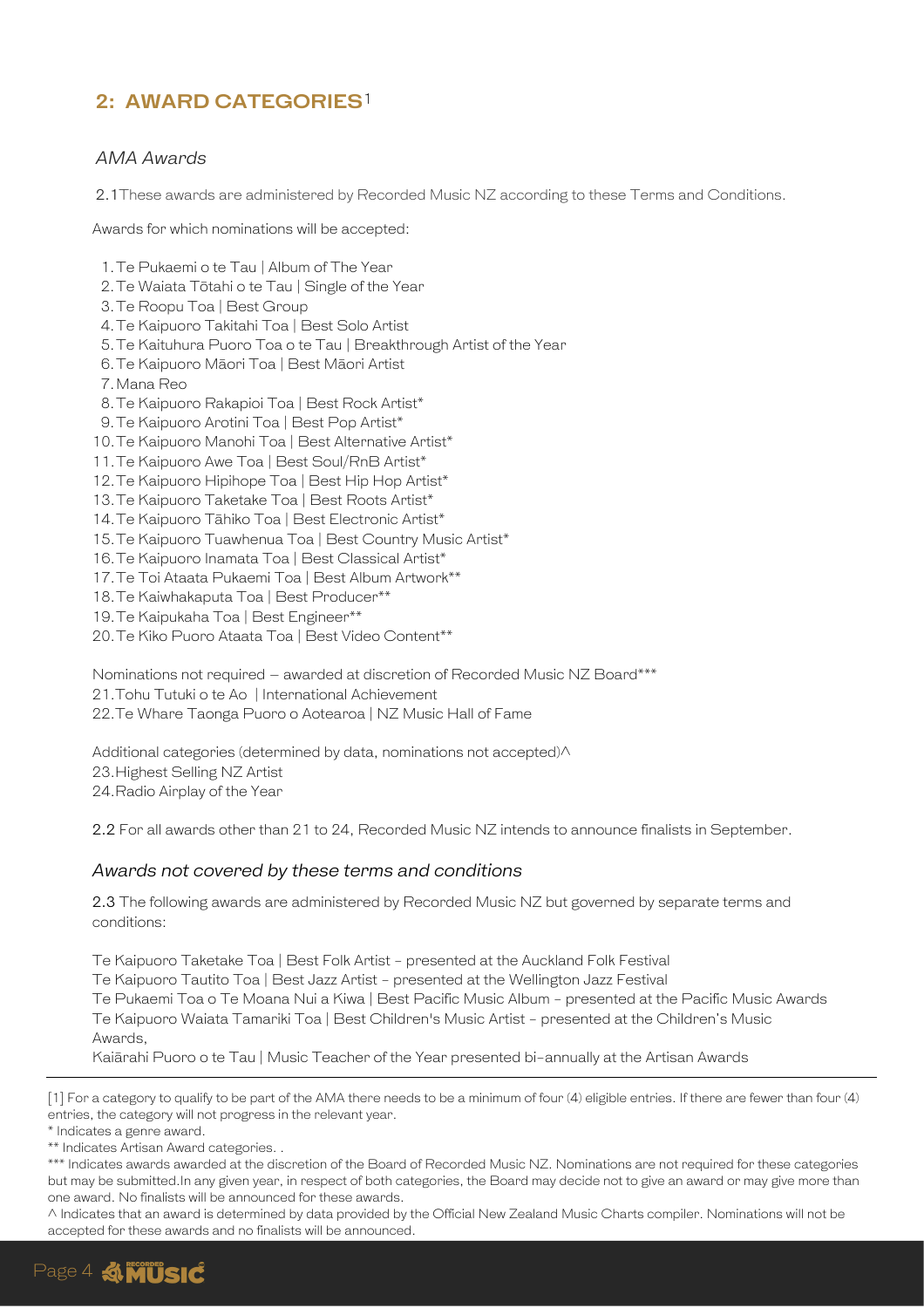## **3: CONDITIONS OF ENTRY**

#### *General*

3.1 Entry is open to people and recordings meeting the eligibility criteria and membership of Recorded Music NZ is not required. The entry fee is \$20+GST per category, payable by the nominator.

3.2 All entries must be submitted online through the Aotearoa Music Awards nominations portal. No manual entries will be accepted.

3.3 The deadline for confirmed entries is 5.00pm, Monday 1 August, 2022.

3.4 A separate entry is required for each and every category for which any artist or recording is to be considered. Only one nomination per artist per category is allowed. For the avoidance of doubt no entry is required to be submitted for awards 21-24 above or for the awards at clause 2.3, which are governed by separate terms and conditions.

3.5 The entry form must be completed and confirmed by the nominating company or person, including acknowledging that they have fully read and complied with (and will continue to comply with) the conditions of entry.

3.6 Each nominee (or one member of a nominated group who has authority to represent all members of the group) must agree to the entry details personally and if applicable on behalf of their group's members, confirming their entry into each respective award category and their understanding and acceptance of the terms and conditions of entry. The nominee must specifically acknowledge (on behalf of themselves and the group where applicable) that:

a) they understand and agree to comply with the conduct expectations outlined in these Terms and Conditions;

b) if announced as a finalist they will make themselves available for reasonable PR and media opportunities related to promotion of the AMA and will (if requested by Recorded Music NZ) attend the AMA function, subject always to any conflicting professional obligations or other personal circumstances; and c) nominators or nominees must meet all costs (accommodation, transport, etc) for nominees and personnel to attend the AMA function.

3.7 Nominations for recordings in the following categories must be accompanied by audio files uploaded onto the Recorded Music NZ Award Nominations website: Album of the Year, Single of the Year, Best Group, Best Solo Artist, Breakthrough Artist of the Year, Best Rock Artist, Best Pop Artist, Best Alternative Artist, Best Hip Hop Artist, Best Soul/RnB Artist, Best Roots Artist, Best Māori Artist, Mana Reo, Best Electronic Artist, Best Country Artist, Best Classical Artist, Best Producer, and Best Engineer.Nominators and nominees (as applicable) agree that:

a) they consent to the relevant single / album / video being encoded and uploaded onto the Awards nomination and judging portal as required. The files will be streamed (not downloadable) and access is only provided to Voting Academy and Voting School judges and only for the express purpose of judging. The relevant files will not be available to stream once judging concludes;

b) where the nominator or nominee is not the relevant right owner consent has been obtained from the relevant right owner;

c) Nominations for Best Album Artwork must be accompanied by high resolution JPEG images of the album artwork;

d) If a recording was only ever made commercially available via a digital retail store information should be provided with confirmation of the digital channel where the recording was first made commercially available in New Zealand and the date it was first available; and

e) If an individual song that was only made available as part of a digital bundle is nominated for Single of the Year, an audio file of the song must be uploaded onto the Recorded Music NZ Award Nominations website to accompany the nomination.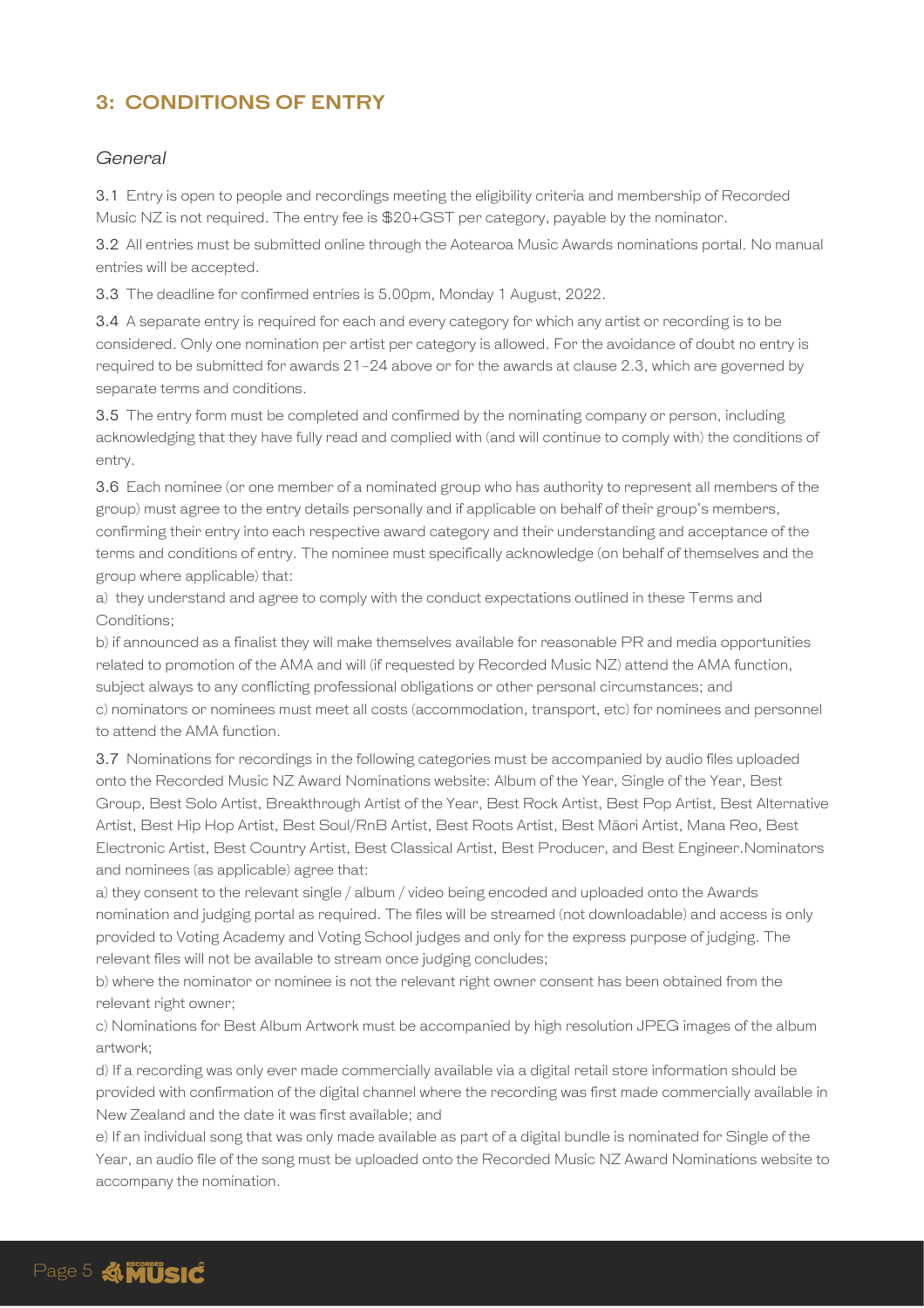3.8 Nominations for Best Video Content must be accompanied by a URL link to view the video.

3.9 Whether an entry is eligible to be accepted for consideration is at the absolute discretion of the Eligibility Committee as per clause 8 of these Terms and Conditions.

3.10 Any entry or part of an entry may be refused or disqualified in accordance with clause 4.3 of these Terms and Conditions.

## **4: CONDUCT EXPECTATIONS**

4.1 Nominees and nominators agree that they will conduct themselves in accordance with the AMA Statement of Expectations [URL]. This applies in respect of all dealings related to the AMA, whether dealing with Recorded Music NZ, its event partners or anyone else, and applies throughout the nomination and entry process, at the event itself, and to any post-event interactions and communications. Specifically nominators and nominees agree:

- a) to treat everyone fairly and with respect
- b) to behave in a professional and courteous manner at all times
- c) not to engage in, encourage, or condone any form of discrimination, harassment or bullying;
- d) not to engage in, encourage or condone any form of sexual harassment;

e) if in a position of power or influence, to be mindful of that and take extra care not to take advantage of an imbalance of power;

- f) to be especially mindful of language and behaviour when in the presence of minors;
- g) to operate within the law at all times;
- h) to act safely and responsibly including as to alcohol consumption; and
- i) to act with integrity and be honest in all dealings.

4.2 AMA award winners receive the honour of holding a Tūī and the title of AMA award winner.Nominees acknowledge (if applicable by their representative) that the conduct of award winners, whether in the workplace or privately and whether in connection with AMA or otherwise, can impact on the reputation of Recorded Music, the AMA and the wider music community, long after the time they receive the award. As a result, nominees agree that, if they receive an award, the continuation of that award is conditional on their ongoing compliance with the conduct expectations in these Terms and Conditions.

4.3 Notwithstanding any other provision of these Terms and Conditions, the Board of Recorded Music NZ reserves the right at any time, in its absolute discretion, to take action that in the Board's opinion is appropriate to uphold the principles and values set out in the Statement of Expectations, and/or to protect the integrity of the AMA or the Tūī awards and/or to protect the reputation of Recorded Music NZ and its members, the AMA and/or the wider recorded music community.The Board may act on its own initiative or in response to a complaint or information provided to Recorded Music NZ.Such action may include (but is not limited to) refusing or disqualifying an entry at any stage; revoking, cancelling or requiring the return of an award that has already been given; refusing entry to the AMA or other related event; or re-instating an award that has previously been revoked. Any such decision of the Board of Recorded Music NZ is final and at its absolute discretion. If an award is revoked, the Board has absolute discretion to decide whether or not to give the award to another nominee in its place.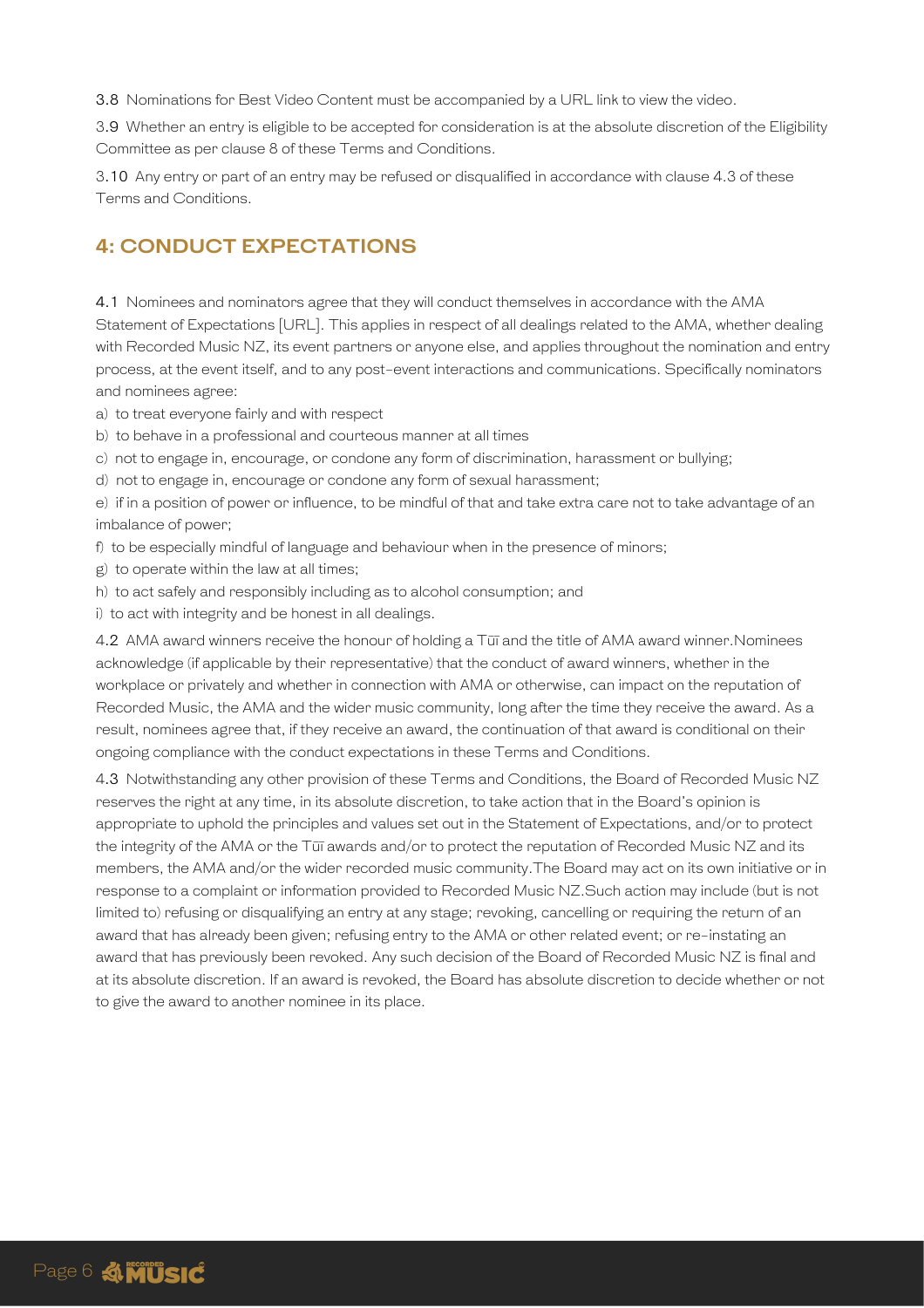## **5: PERSONAL INFORMATION, PHOTOGRAPHS AND RECORDINGS**

5.1 By submitting a nomination, the nominator, nominee and if applicable all members of the nominated group or band (through their representative) agree and consent that:

a) Recorded Music NZ and its event partners may process any personal information provided with the nomination, including names, contact details, photographs and biographical information, for the purpose of judging, promoting and managing the music awards; and

b) if they attend an AMA event, whether as a guest or presenter, Recorded Music NZ and its partners may take still photographs, make an audio and/or audio-visual recording of the nominee's image, voice, conversations, interviews and appearances on stage (excluding any musical performance); and all such photos, recordings and other materials will be owned by Recorded Music NZ and may be reproduced and communicated worldwide by Recorded Music NZ and its partners in all media in perpetuity; and c) in the event that the nominee is confirmed to give a musical performance at the AMA function or in relation to promoting AMA , the nominee, and if applicable every member of the nominated group, agrees to sign a performance release agreement in or substantially in the form requested by Recorded Music NZ.

## **6: FINALIST TICKET ALLOCATIONS**

Any event or series of events (online or in-person) in relation to the 2022 AMA will be hosted and promoted at Recorded Music's sole discretion. Finalists and winners will be notified of plans in advance and Recorded Music will make appropriate provision for their attendance and/or participation in such event(s).

## **7: ELIGIBILITY**

7.1 To be eligible to be considered for the Aotearoa Music Awards 2022:

a) Recordings must meet the general eligibility criteria set out below;

b) Nominees must meet the general eligibility criteria set out below; and

c) Recordings and nominees must meet the specific criteria applicable to the relevant award category as set out below.

7.2 Entries that would otherwise be eligible may be disqualified in accordance with clause 4.3of these Terms and Conditions.

#### *General eligibility criteria – Recordings*

*7*.3 Release date: Unless otherwise specified in the specific criteria for an award category, only recordings released during the eligibility period (1 August 2021 to 31 July 2022) are eligible.

7.4 'Release' is defined as the date the recording was first officially commercially available through legitimate physical and/or digital outlets in New Zealand.

7.5 Genres: A recording may be entered in more than one non-genre category.

7.6 A recording may not be entered in more than one genre category.

7.7 Multi artist compilations: Unless otherwise specified in the specific award category criteria[2], multiartist compilations are not eligible. For the avoidance of doubt, if multiple artists contribute individual tracks to an album project and are listed individually on the album packaging, the project will be considered a multiartist compilation. If multiple artists collaborate on album and the album packaging only refers to a single group, artist or producer's name, this will be considered as an album by a single group, or artist and therefore eligible. To ensure a group or artist is eligible in these situations, Recorded Music NZ recommends that special attention be paid to how songs and guest artists are billed on the album packaging.

[2] A recording featured on a multi-artist compilation can be nominated for the Breakthrough Artist of the Year and Mana Reo categories, provided the recording was first released within the eligibility period (1 August 2021 to 31 July 2022).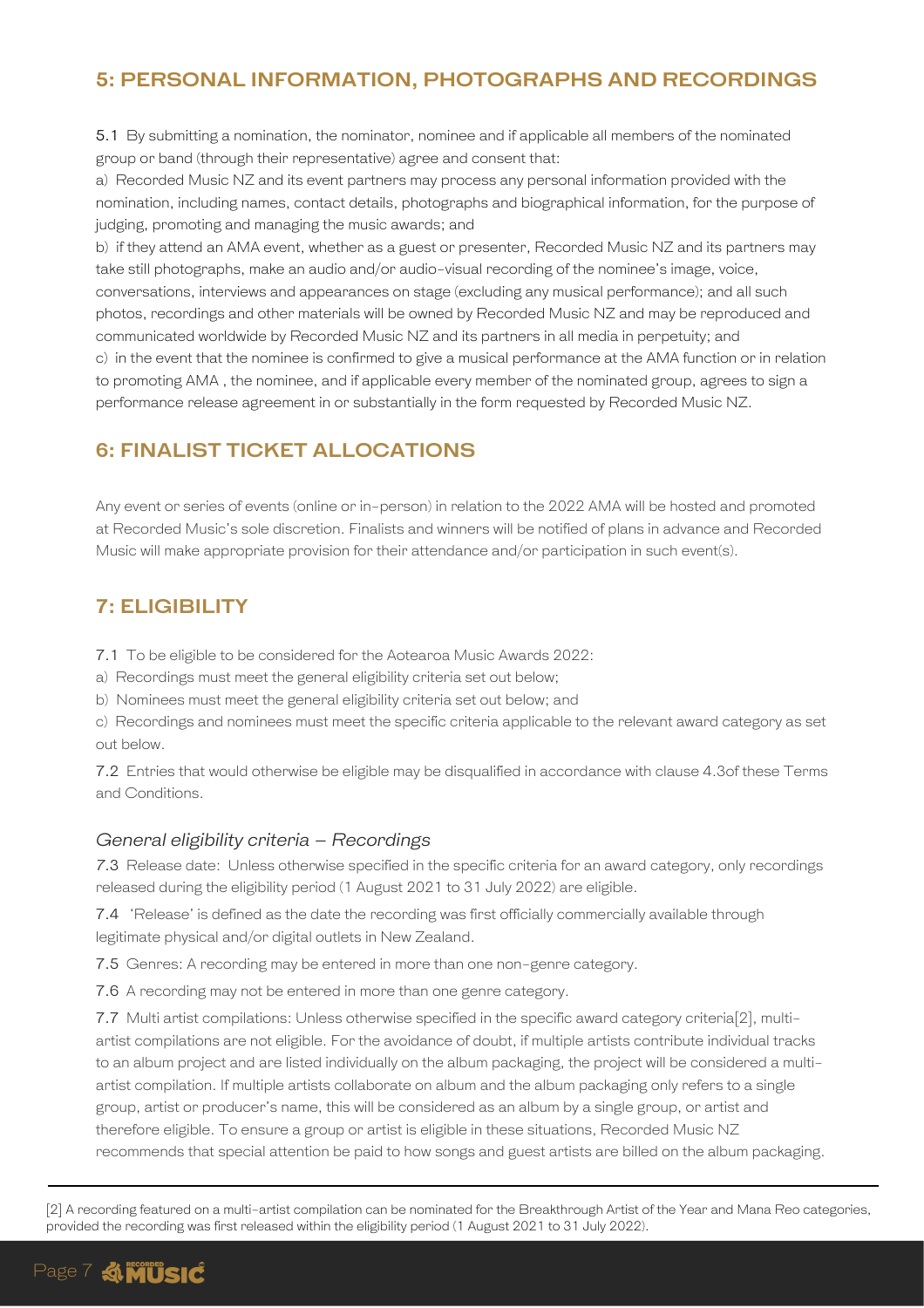7.8 Commercial availability: To be eligible for the New Zealand Music Awards all recordings must be commercially available for sale through recognised physical or digital retail channels. Sales through artist websites or artist performances may be included at the sole discretion of Recorded Music NZ. Proof of sales will be required.

7.9 Re-released recordings: With the exception of award categories 23 and 24, Re-released recordings are not eligible. This includes 'deluxe', 'bonus disc', 'tour edition' versions of previously released recordings.

7.10 "Best of"/"Greatest Hits": Unless otherwise specified in the specific award category criteria, so called 'Best Of' or 'Greatest Hits' albums are not eligible. For the avoidance of doubt a new recording or new recordings featured on a best of or greatest hits album may be eligible for Single of the Year, provided the track meets the criteria of that award, however the album would remain ineligible.

7.11 Multiple discs: Where the entered release comprises more than one disc, the discs must be sold only as 'one set' to qualify.

7.12 Albums: An album constitutes audio recordings (or a single audio recording) with a playing time of over 25 minutes or of five (5) different songs or more. Videos or previously nominated tracks included on an album will not be considered when determining the duration of the album or the total number of tracks on an album.

7.13 Singles:

a) A single is an individual recording and may have been released as part of a physical or digital album, a physical single, a digital bundle and/or as an individual digital track.

b) An individual recording only made commercially available as part of an album or EP is eligible for single of the year only if an official music video of the recording was publicly released within the eligibility period (1 August 2021 to 31 July 2022). In these cases the single release date will be determined by the date the video was first released publicly, not the date the recording was first made available for commercial sale.

#### *General Eligibility Criteria – Nominees*

7.14 All nominees:

a) If an individual, must be a New Zealand citizen or have been granted permanent residency in New Zealand; or

b) In the case of groups, a minimum of half of the number of members in the group must be either NZ citizens or permanent residents.

#### *Specific Eligibility Criteria – Award Categories*

7.15 In addition to meeting the general eligibility criteria for recordings and nominees, entries must meet the specific eligibility criteria applying to the relevant award category. The specific eligibility criteria are summarised in the Annex.

#### *Process for eligibility decisions*

7.16 All entries will be reviewed for eligibility by the Eligibility Committee for the AMA. The Eligibility Committee reserves the right to make final judgement on category, nominee and recording eligibility.

7.17 The Eligibility Committee will provide notice to the nominator citing reasons for any entries deemed ineligible. The nominator will have five (5) days from such notice to respond, at which time the Eligibility Committee will review the entry and make a final decision.

.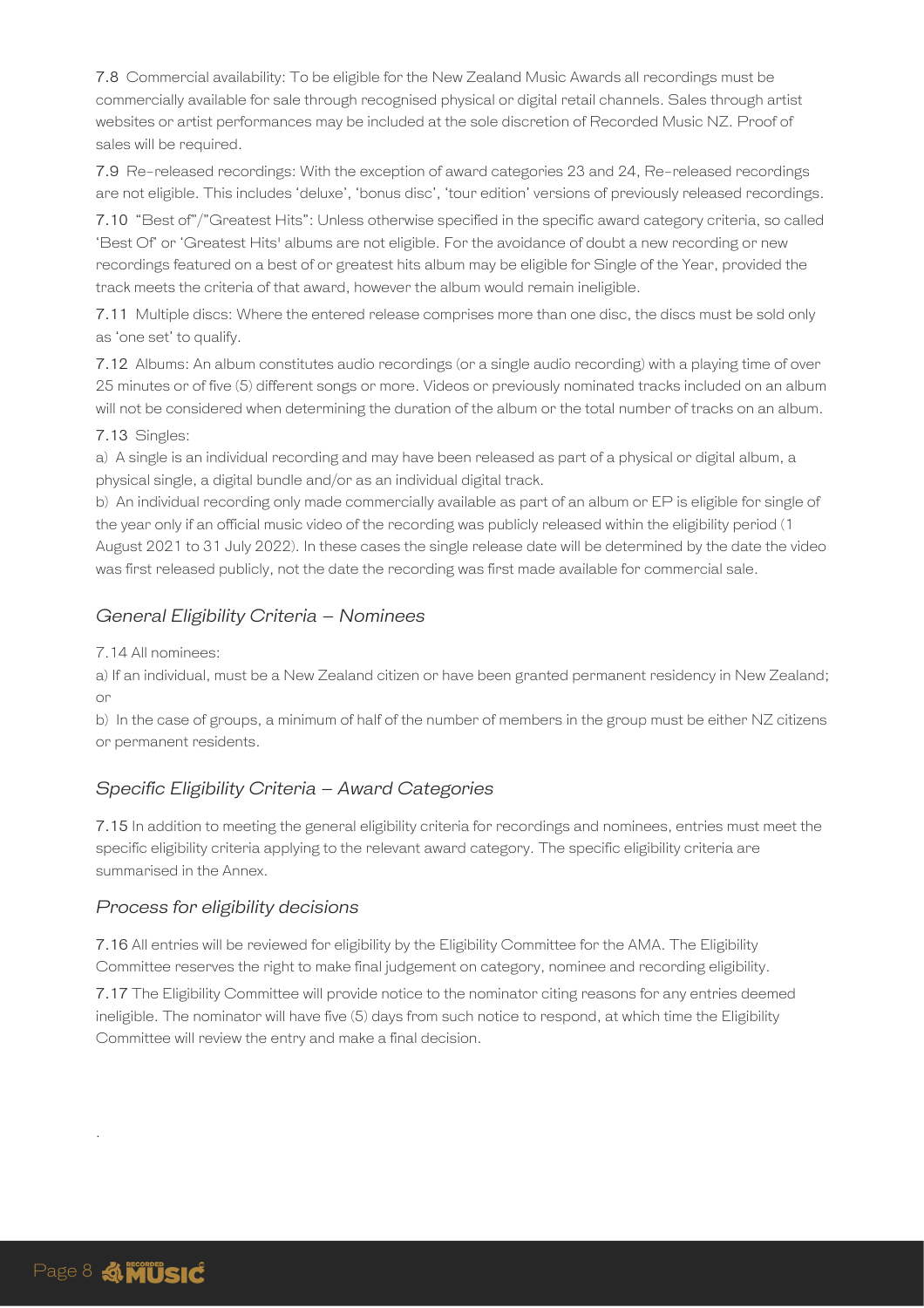7.18 Recorded Music NZ reserves the right to rule any nomination for a genre category ineligible, at its own discretion, on the basis that the nominated recording is not appropriate or relevant to the genre category in which it has been nominated. In any such instance, Recorded Music NZ will advise the nominator of this decision and advise the nominator which alternative genre category the recording should be nominated in.<br>The nominator will then be entitled to lodge a nomination for that recording in that advised genre category within 48 hours of receiving notice from Recorded Music NZ, even if the nomination period has closed.

7.19 The process set out in clause 7.17 and 7.18 does not apply to a decision of the Recorded Music NZ Board to refuse or disqualify an entry under clause 4.

## **8: JUDGING PROCESS**

8.1 Entries that are eligible and have not been disqualified will proceed to the judging stage.Judging will take place as follows:

a) Five (5) categories are judged by 'The Academy', which consists of more than 150 representatives from various sectors of the music industry, selected by Recorded Music NZ.

b) Fifteen (15) categories are judged by specialised 'voting schools', which consist of an optimum of ten (10) representatives (but no less than five representatives) from that genre or sector of music selected by Recorded Music NZ in consultation with the relevant sector.

c) Two (2) categories are determined by data supplied by the Official New Zealand Music Charts compiler.

d) Two (2) categories are judged by the Recorded Music NZ Board and awarded at its discretion.

e) An independent scrutineer appointed by Recorded Music NZ will tabulate the votes. The scrutineer will report directly to Recorded Music NZ in absolute confidence.

f) In respect of Album of the Year, Single of the Year, Best Group, Best Solo Artist and Best Breakthrough Artist there will be two stages of judging. Judges will first vote on the full list of nominees and at a later date judges will vote again on the top 10 determined by the first round.

g) In respect of Album of the Year, Single of the Year, Best Group and Best Solo Artist:

i) A sales performance weighting of 30% is factored into the judging process.

ii) The sales performance information will be compiled and supplied to the scrutineer by the official NZ Music Chart Compiler, which collects that data from retailers throughout NZ. In order to compare sales fairly and accurately between nominated releases only the first four weeks ofsales will be used. Assuming that the album or single is firstly eligible for awards consideration, the first four weeks sales period will not be limited by the eligibility period of the awards.

iii) The scrutineer will apply this weighting to the votes once the judging process has been completed.

h) For the awards categories not mentioned above, judges will be instructed to consider every aspect of an eligible release including sales. The sales performance weighting will not be applied in those categories. Selection and engagement of judges

8.2 The judges who will be part of the Academy will be selected by Recorded Music NZ from various sectors across the music industry.

8.3 The judges who will be part of specialised "voting schools" will be selected by Recorded Music NZ in consultation with the relevant sector.

8.4 In selecting judges for the Academy and/or a voting school, Recorded Music NZ will have regard to the need to create a judging panel which is broadly representative of the music community as regards gender, ethnicity and other personal attributes.

8.5 All judges will be engaged by Recorded Music NZ and Recorded Music NZ is responsible for all communications relating to the awards and judging.

8.6 In order to participate, judges must confirm their agreement to comply with these terms and conditions, the Statement of Expectations, and the obligations of confidentiality as set out by Recorded Music NZ.

8.7 The identity of judges will be kept confidential. Any nominator or nominee found lobbying judges for their votes will have their entries disqualified.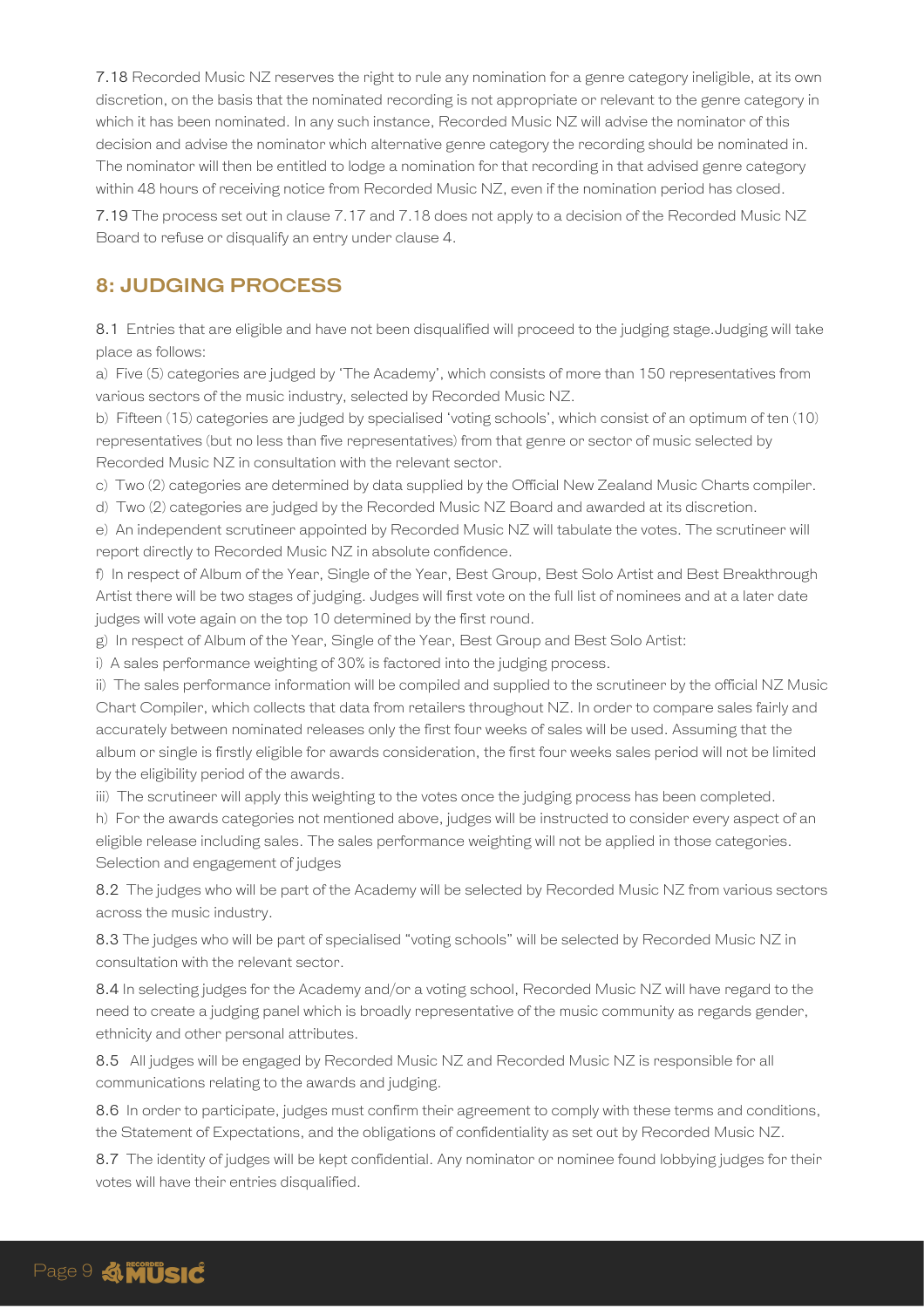## *Judging Criteria*

8.8 Unless stated otherwise in the specific award category criteria, for all award categories judges will be instructed to consider all aspects of the release, including artistic merit and commercial success.

8.9 Other specific criteria for judging is summarised in the Annex in connection with each relevant award.

8.10 Judges are not required to have regard to conduct expectations when considering nominees for an award. However if judges are or become aware of any information, concerns or issues relating to nominee conduct, they are asked to immediately pass on that information, concern or issue to Recorded Music NZ for further consideration.

8.11 Judges are not expected to make decisions regarding eligibility as only eligible releases and nominees will be passed to the judging stage. However if judges are or become aware of any information, concerns, or issues relating to eligibility they are asked to immediately pass on that information, issue or concern to Recorded Music NZ for further consideration.

## **9: ANNOUNCEMENTS AND CONFIDENTIALITY**

9.1 All nominators and award nominees agree to accept the decision of the judges as final.Under no circumstances will judges or Recorded Music NZ enter into any communication or correspondence with nominees, nominators, or any other person in respect of judging decisions.

9.2 All publicity in respect of the awards shall be the prerogative of Recorded Music NZ.Nominators and nominees (where applicable by their representative) agree to keep information and communications confidential where required to do so by Recorded Music NZ, for example the identity of finalists prior to the official announcement.

## **10: CONTACT DETAILS**

Any questions, concerns or complaints in relation to these Terms and Conditions should be directed to Recorded Music NZ by email to Sarah Owen as follows:

[sarah@recordedmusic.co.nz.](mailto:sarah@recordedmusic.co.nz)

Other contact information for Recorded Music NZ is available at [www.recordedmusic.co.nz](http://www.recordedmusic.co.nz/)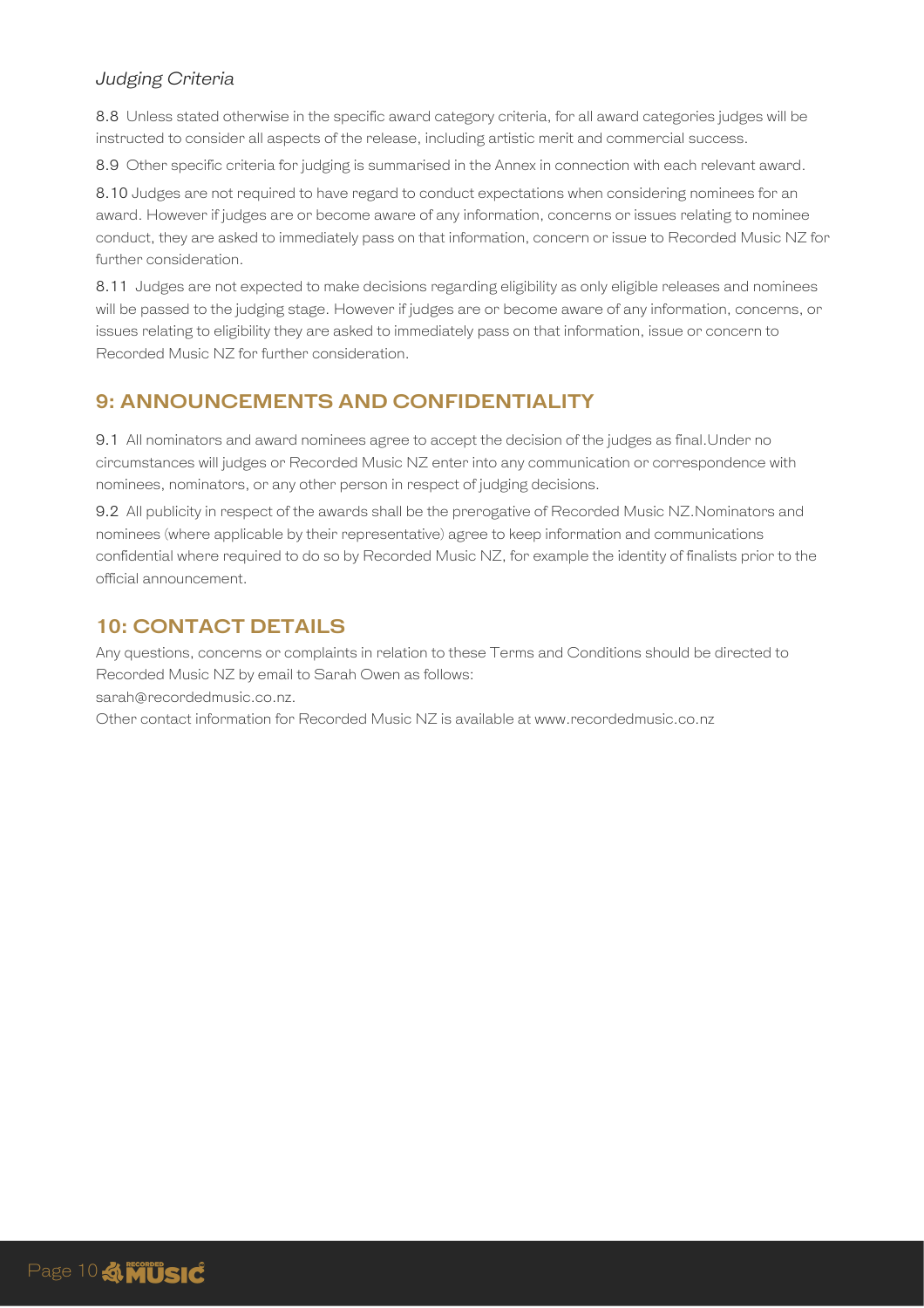## **ANNEX: SUMMARY OF AWARDS CRITERIA**

#### AWARDS JUDGED BY THE ACADEMY

#### 1. TE PUKAEMI O TE TAU | ALBUM OF THE YEAR

Solo artists and groups are eligible. Multi-artist compilations and 'Greatest Hits' or 'Best Of' albums by artists are not eligible.

An album constitutes recordings (or a recording) with a playing time of over 25 minutes or of five different songs or more where the format does not qualify as a single as defined by the singles eligibility rules. All entries for Album of the Year must have been commercially released within the eligibility period (1 August 2021 to 31 July 2022).

#### 2. TE WAIATA TŌTAHI O TE TAU | SINGLE OF THE YEAR

Solo artists and groups are eligible. A single is an individual recording and may have been released as part of a physical or digital album, a physical single, a digital bundle or as an individual digital track.

An individual recording only made commercially available as part of an album is eligible for Single of the Year only if a video of the recording was produced and first provided to New Zealand broadcasters or online platforms within the eligibility period (1 August 2021 to 31 July 2022). In these cases the single release date will be determined by the date the video was first provided to broadcasters and/or online platforms, not the date the recording was first made available for commercial sale.

Promotional copies or digital tracks only ever made available 'free to the consumer' are not eligible.

#### 3. TE ROOPU TOA | BEST GROUP

Only album recordings are eligible and must have been released within the eligibility period (1 August 2021 to 31 July 2022). A group comprises two or more people. If the album packaging refers to an individual and a band, the nominating company must advise whether that act is to be deemed a group or solo act for the Aotearoa Music Awards.

#### 4. TE KAIPUORO TAKITAHI TOA | BEST SOLO ARTIST

Only album recordings are eligible and must have been released within the eligibility period (1 August 2021 to 31 July 2022). A Solo Artist is one person, and is gender neutral. If the album packaging refers to an individual and a band, the nominating company must advise whether the act is to be deemed a group or solo act for the Aotearoa Music Awards.

#### 5. TE KAITUHURA PUORO TOA O TE TAU | BREAKTHROUGH ARTIST OF THE YEAR

All recordings are eligible, provided they have been commercially released. A recording featured on a multiartist compilation is eligible provided the nominated recording was first released for sale within the eligibility period (1 August 2021 to 31 July 2022). Solo artists and groups are eligible provided they have had recordings released during the eligibility period (1 August 2021 to 31 July 2022). Solo artists are not eligible if they (including as part of a group) have previously been a finalist in any Aotearoa Music Awards (or formerly New Zealand Music Awards) category (including Breakthrough Artist, but excluding the Artisan Awards), or they have had a previous album appear in the Top 20 of the Official New Zealand Music Chart Top 40 Album Chart. Groups where more than half of the members (either as a solo artist or as part of a group) have been a finalist in any Aotearoa Music Awards category (or formerly New Zealand Music Awards) (including Breakthrough Artist, but excluding the Artisan Awards), or have had a previous album appear in the Top 20 of the Official New Zealand Music Chart Top 40 Album Chart will be deemed ineligible.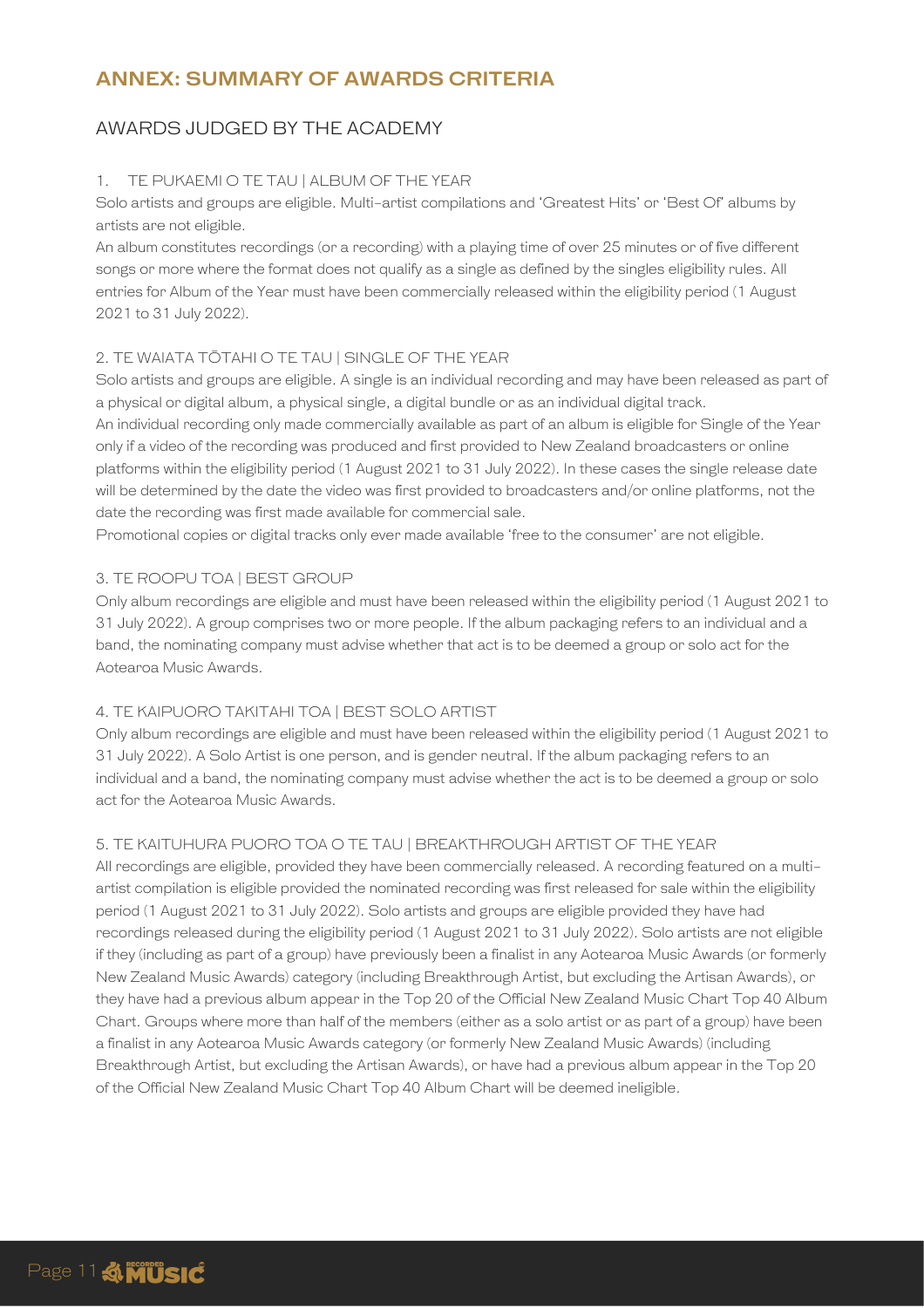## AWARDS JUDGED BY A VOTING SCHOOL

#### 6. TE KAIPUORO RAKAPIOI TOA | BEST ROCK ARTIST

Solo artists and groups are eligible. Album recordings, or a minimum of five (5) single tracks are eligible provided they were released within the eligibility period (1 August 2021 to 31 July 2022). If songs previously nominated are included on an eligible album, they will not count towards the 5 track (or 25 min) minimum. Artists working primarily within rock, hard rock or heavy metal genres are eligible. 'Greatest Hits' or 'Best Of' albums by artists are not eligible. Recordings nominated cannot be entered into any other genre category.

#### 7. TE KAIPUORO AROTINI TOA | BEST POP ARTIST

Solo artists and groups are eligible. Album recordings, or a minimum of five (5) single tracks are eligible provided they were released within the eligibility period (1 August 2021 to 31 July 2022).If songs previously nominated are included on an eligible album, they will not count towards the 5 track (or 25 min) minimum. Artists working primarily within the pop genre are eligible. 'Greatest Hits' or 'Best Of' albums by artists are not eligible. Recordings nominated cannot be entered into any other genre category.

#### 8. TE KAIPUORO MANOHI TOA | BEST ALTERNATIVE ARTIST

Solo artists and groups are eligible. Album recordings, or a minimum of five (5) single tracks are eligible provided they were released within the eligibility period (1 August 2021 to 31 July 2022).If songs previously nominated are included on an eligible album, they will not count towards the 5 track (or 25 min) minimum. Artists working primarily within alternative music genres are eligible. 'Greatest Hits' or 'Best Of' albums by artists are not eligible. Recordings nominated cannot be entered into any other genre category.

#### 9. TE KAIPUORO HIPIHOPE TOA | BEST HIP HOP ARTIST

Solo artists and groups are eligible. Album recordings, or a minimum of five (5) single tracks are eligible provided they were released within the eligibility period (1 August 2021 to 31 July 2022). If songs previously nominated are included on an eligible album, they will not count towards the 5 track (or 25 min) minimum. Artists working primarily within the hip hop genre are eligible. 'Greatest Hits' or 'Best Of' albums by artists are not eligible. Recordings nominated cannot be entered in any other genre category.

#### 10. TE KAIPUORO AWE TOA | BEST SOUL/RNB ARTIST

Solo artists and groups are eligible. Album recordings, or a minimum of five (5) single tracks are eligible provided they were released within the eligibility period (1 August 2021 to 31 July 2022).If songs previously nominated are included on an eligible album, they will not count towards the 5 track (or 25 min) minimum. Artists working primarily within the soul, RnB, and funk genres are eligible.'Greatest Hits' or 'Best Of' albums by artists are not eligible. Recordings nominated cannot be entered into any other genre category.

#### 11.TE KAIPUORO TAKETAKE TOA | BEST ROOTS ARTIST

Solo artists and groups are eligible. Album recordings, or a minimum of five (5) single tracks are eligible provided they were released within the eligibility period (1 August 2021 to 31 July 2022).If songs previously nominated are included on an eligible album, they will not count towards the 5 track (or 25 min) minimum. Artists working primarily within the genres of dub, reggae, roots and blues are eligible. 'Greatest Hits' or 'Best Of' albums by artists are not eligible. Recordings nominated cannot be entered in any other genre category.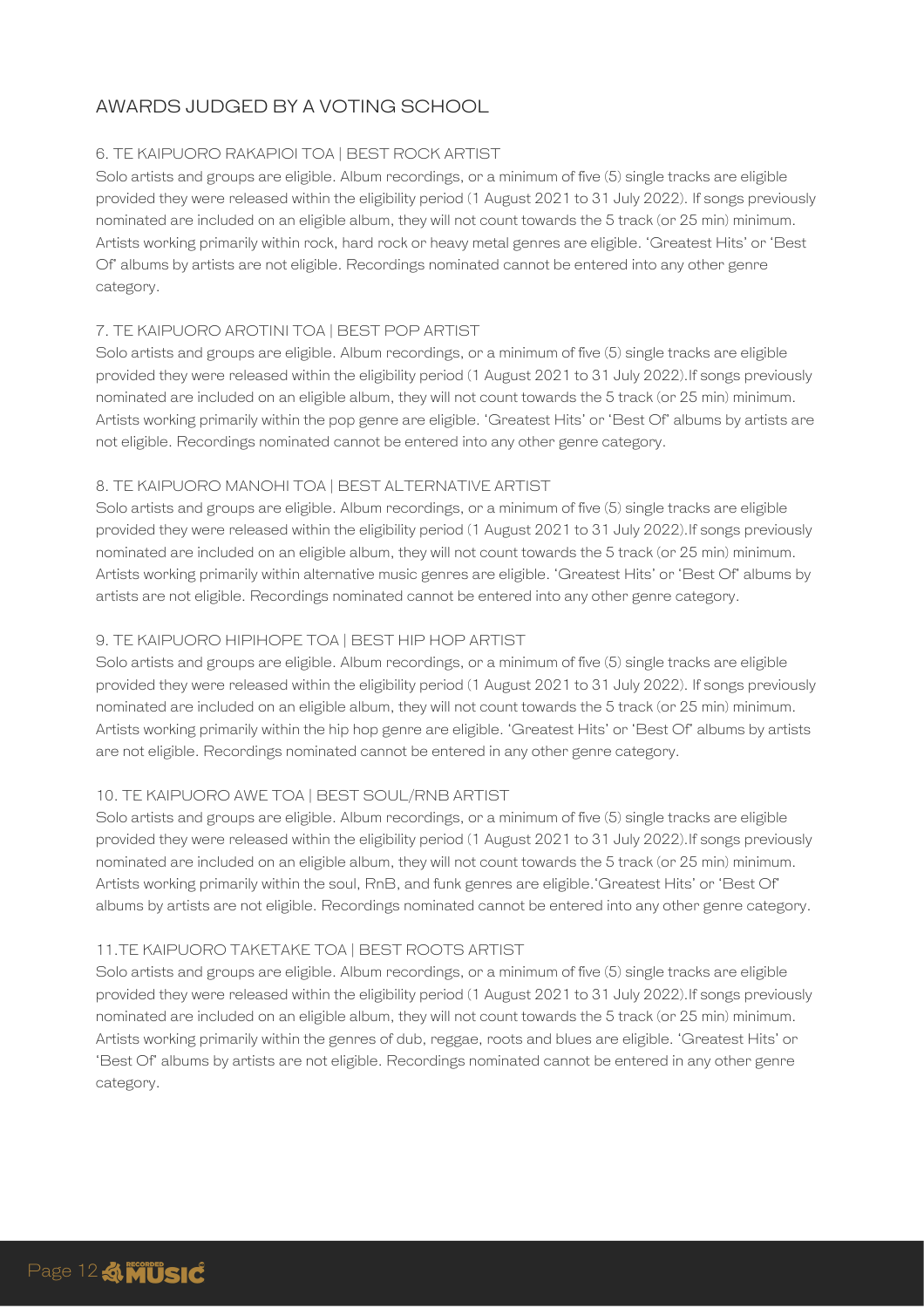#### 12.TE KAIPUORO TĀHIKO TOA | BEST ELECTRONIC ARTIST

Solo artists and groups are eligible. Album recordings, or a minimum of five (5) single tracks are eligible provided they were released within the eligibility period (1 August 2021 to 31 July 2022). If songs previously nominated are included on an eligible album, they will not count towards the 5 track (or 25 min) minimum. Artists working primarily within the electronic genre are eligible. Re-mixes of non-electronic artists are ineligible. 'Greatest Hits' or 'Best Of' albums by artists are not eligible. Recordings nominated cannot be entered in any other genre category.

#### 13.TE KAIPUORO MĀORI TOA | BEST MĀORI ARTIST

Solo artists and groups of Māori descent are eligible. A group is of considered of Māori descent if at least half of the band members are of Māori descent. Album recordings, or a minimum of five (5) single tracks are eligible provided they were released within the eligibility period (1 August 2021 to 31 July 2022).If songs previously nominated are included on an eligible album, they will not count towards the 5 track (or 25 min) minimum. Albums can be in Te Reo Māori, reo rua, and/or English. The main judging criterion is that the music reflects a unique Māori identity and/or is an expression of Māori culture, which may not necessarily have any Māori language content. Artistic merit and commercial success will also be taken into account.

#### 14.MANA REO

All recordings are eligible, provided they have been commercially released during the eligibility period (1 August 2021 to 31 July 2022). A recording featured on a multi-artist compilation is eligible provided the nominated recording was first commercially released within the eligibility period. Solo artists and groups are eligible provided they have had recordings released during the eligibility period. The nominated recording must have a minimum 50% Reo Māori component. The main judging criterion is that the music aims to grow the interest and appeal of the Māori language and culture in and through mainstream recorded music. Artistic merit, the artist's regularity of Reo Māori releases and/or commitment to, and commercial success will also be taken into account.

#### 15.TE KAIPUORO TUAWHENUA TOA | BEST COUNTRY MUSIC ARTIST

Solo artists and groups are eligible. Album recordings, or a minimum of five (5) single tracks are eligible provided they were released within the eligibility period (1 January 2021 to 31 July 2022). If songs previously nominated are included on an eligible album, they will not count towards the 5 track (or 25 min) minimum. Artists working primarily within the country genre are eligible . Recordings nominated cannot be entered in any other genre category.

#### 16.TE KAIPUORO INAMATA TOA | BEST CLASSICAL ARTIST

Solo artists and groups are eligible. Album recordings, or a minimum of five (5) single tracks are eligible provided they were released within the eligibility period (1 August 2021 to 31 July 2022).If songs previously nominated are included on an eligible album, they will not count towards the 5 track (or 25 min) minimum. This category encompasses all eligible New Zealand classical recordings, including vocal and/or instrumental, traditional and contemporary recordings. New Zealand featured artists or soloists involved with ensembles or orchestras containing non-New Zealand artists are eligible, provided the recording credits the New Zealander(s) as the featured artist(s). Recordings nominated cannot be entered in any other genre category.

#### 17.TE KAIWHAKAPUTA TOA | BEST PRODUCER (ARTISAN AWARD)

Album recordings, or a minimum of five (5) single tracks (by one or various artists/groups) are eligible provided they were released within the eligibility period (1 August 2021 to 31 July 2022). If songs previously nominated are included on an eligible album, they will not count towards the 5 track (or 25 min) minimum. Technical excellence is the only criterion. Entrants must be in accord with the eligibility requirements. Recordings performed by both New Zealand and international artists are eligible. Artists' 'Greatest Hits' or 'Best Of' albums are not eligible for nomination.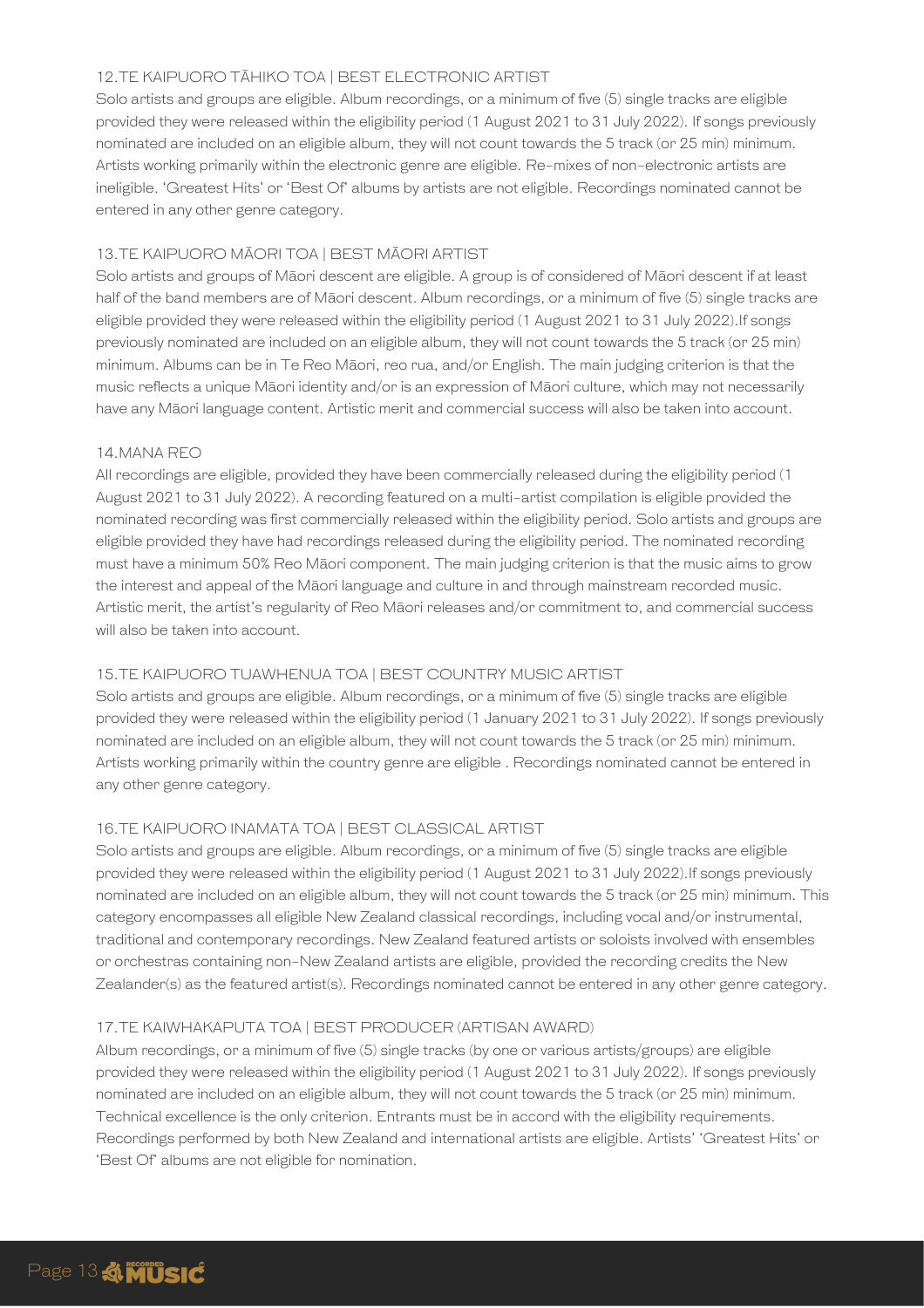#### 18.TE KAIPUKAHA TOA | BEST ENGINEER (ARTISAN AWARD)

Album recordings, or five (5) single tracks (by one or various artists/groups) are eligible provided they were released within the eligibility period (1 August 2021 to 31 July 2022). If songs previously nominated are included on an eligible album, they will not count towards the 5 track (or 25 min) minimum. Technical excellence is the only criterion. Entrants must be in accord with the eligibility requirements. Recordings performed by both New Zealand and international artists are eligible. Artists' 'Greatest Hits' or 'Best Of' albums are not eligible for nomination.

#### 19.TE TOI ATAATA PUKAEMI TOA | BEST ALBUM ARTWORK (ARTISAN AWARD)

Only album recordings are eligible and must have been released within the eligibility period (1 August 2021 to 31 July 2022). This category refers solely to the album artwork, or the primary image of the digital product of the nominated album. For avoidance of doubt this does not include other marketing material including (but not limited to) poster artwork and merchandise. Criteria for judging includes: originality of design concept & marketing impact. The award is given to the designer/s of the artwork. Entrants must be in accordance with the eligibility requirements and only covers designed for New Zealand artists are eligible. Artists' 'Greatest Hits' or 'Best Of' albums, and multi-artist compilations are eligible for nomination.

#### 20.TE KIKO PUORO ATAATA TOA | BEST VIDEO CONTENT (ARTISAN AWARD)

Concept, direction and performance of the video content are the major criteria, not necessarily the excellence of the music. Only video content produced for eligible New Zealand artists and first serviced to broadcast and online platforms in New Zealand during the period of eligibility (1 August 2021 to 31 July 2022) will be considered. For avoidance of doubt video content for the purpose of this category refers solely to the official music video, trailers, teasers, visualizers, lyric videos or other video content that supports a single release. The director of the entered video content must meet all eligibility requirements of an entered artist. Entry is limited to one video content set for a single release campaign per artist. This award is presented to the director of the video content.

#### AWARDS JUDGED BY THE RECORDED MUSIC NZ BOARD

#### 21.TOHU TUTUKI O TE AO | INTERNATIONAL ACHIEVEMENT AWARD

Solo artists and groups are eligible for this award. It is awarded in relation to an album or single but a recording does not have to be first released in New Zealand during the eligibility period.

The award is judged by the Recorded Music NZ board and is awarded only at its discretion. Please detail any submission for consideration of an artist in the nomination, highlighting the artist's significant international achievement.

Primary consideration will be given to recorded music sales in one or more international territories. Touring success, chart positions, promotional appearances and live performances may also be taken into account. The Aotearoa Music Awards committee reserves the right to nominate an artist for this award even if the artist has not been nominated by a New Zealand company or other relevant nominator.

22.TE WHARE TAONGA PUORO O AOTEAROA | NZ MUSIC HALL OF FAME